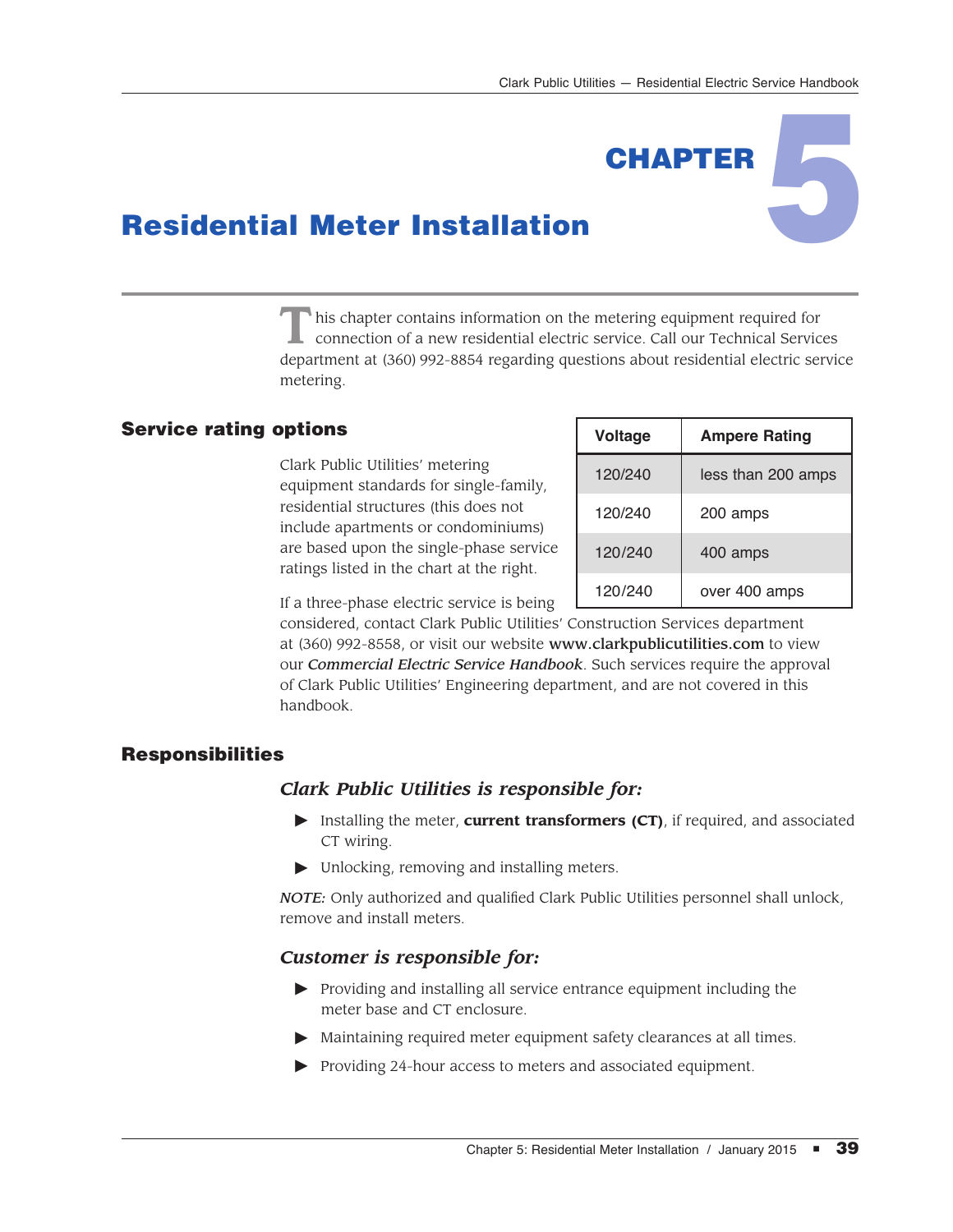### Meter bases

## *General requirements*

The residential meter base that is installed shall meet the following general requirements:

- $\blacktriangleright$  Rated for exterior use and rain tight.
- #*Underwriters Laboratories (UL)* rated.
- $\blacktriangleright$  Have unused openings in the enclosure tightly sealed from the inside of the base.
- $\blacktriangleright$  Installed level, plumb, and fastened securely to a rigid structure.

*NOTE:* Specific metering requirements for 200 and 400 amp services and services to outbuildings are listed later in this chapter.

# Meter base location

Clark Public Utilities currently requires all meter bases and *associated equipment* (CT enclosures, etc.) be attached to the outside of a permanent, fixed structure.

Single-family residences and manufactured homes require meter bases installed in a location that is accessible to Clark Public Utilities. All locations are subject to approval by a Clark Public Utilities representative. Questions regarding meter locations can be addressed by calling our Construction Services department at (360) 992-8558.

Meter bases and CT enclosures are to be located:

- $\triangleright$  Outside.
- $\triangleright$  On the ground floor, with the center of the meter 5 to 6 feet above finished grade (5 feet preferred).
- $\triangleright$  On the front one-third of the home closest to normal public access.
- In an area that is not subject to being fenced-in (patios, decks, breezeways, and backyards are not approved locations).
- $\blacktriangleright$  If the meter is not located on the building it serves, it may be installed on another structure that is owned by the customer and accessible by Clark Public Utilities personnel. This type of installation requires prior approval from a utility representative.

These locations allow Clark Public Utilities to:

- $\blacktriangleright$  Read the meter in a cost-effective manner.
- $\blacktriangleright$  Maintain the meter efficiently.
- $\triangleright$  Disconnect the electric service in case of emergency.

Do not locate meter bases:

 $\triangleright$  Where shrubs or landscaping could obstruct access.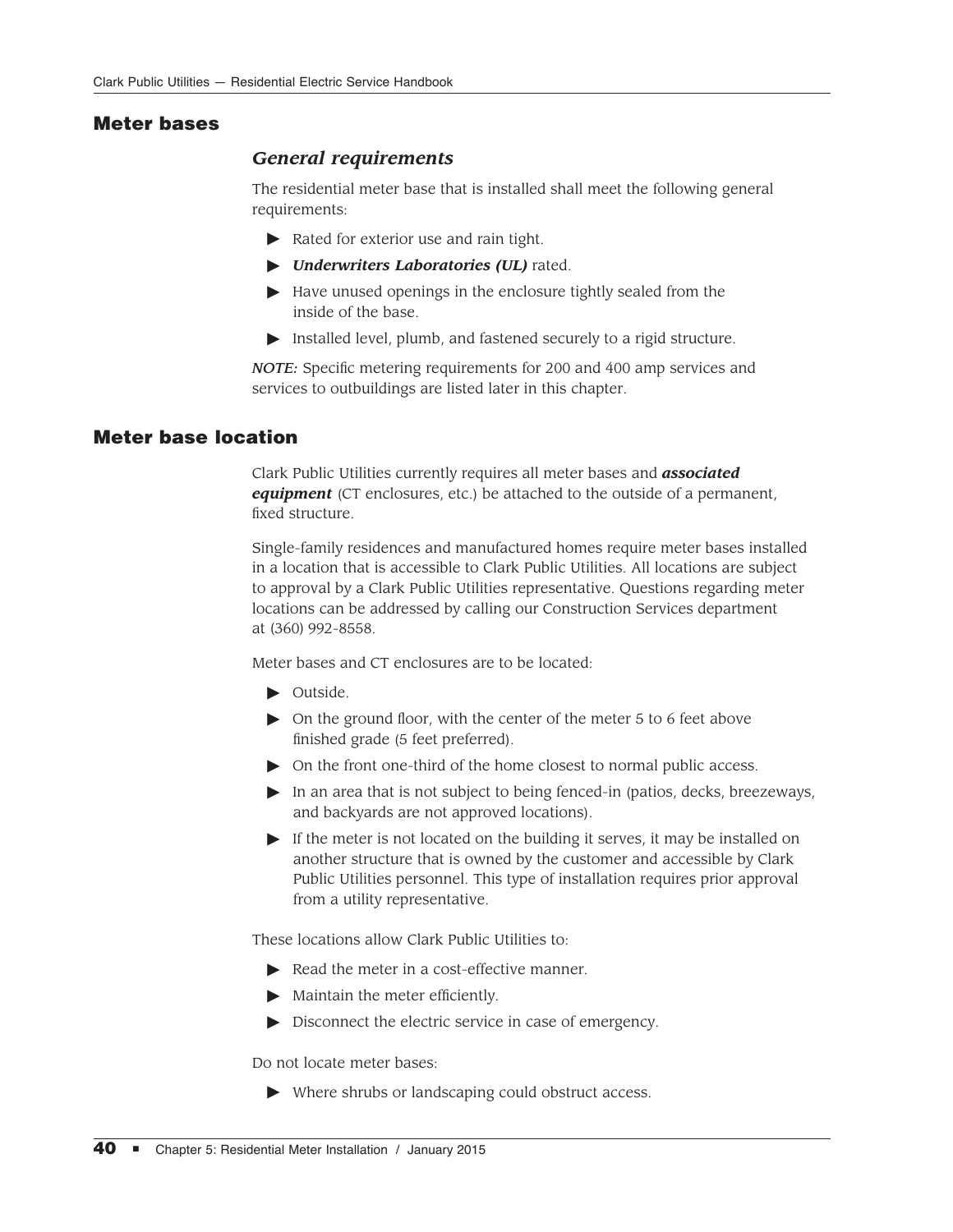- $\triangleright$  On mobile structures such as a houseboat or manufactured home.
- $\blacktriangleright$  Above a stairway or window well.
- Dutside of bedroom or bathroom windows and doors, to respect customer privacy.

Utility personnel require access to this equipment to perform maintenance. These requirements also apply to meter base installations on outbuildings, garages, pump houses and other structures that do not provide living spaces.

# *Grounding requirements*

All meter bases, enclosures and conduit shall be bonded and grounded in accordance with the NEC and the local governing office.

### Clearance requirements for residential meter installations

The following clearances are required around all meter installations.

- $\triangleright$  The center of the meter is located between 5 to 6 feet above finished grade (5 feet preferred). For factory-built manufactured home meter pedestals, locate the center of the meter at 3 feet.
- A clear working space, 3 feet deep, in front of the meter *(Figure 19)*. This space is to be kept clear of any obstructions including landscaping, decks, air conditioning units, etc.



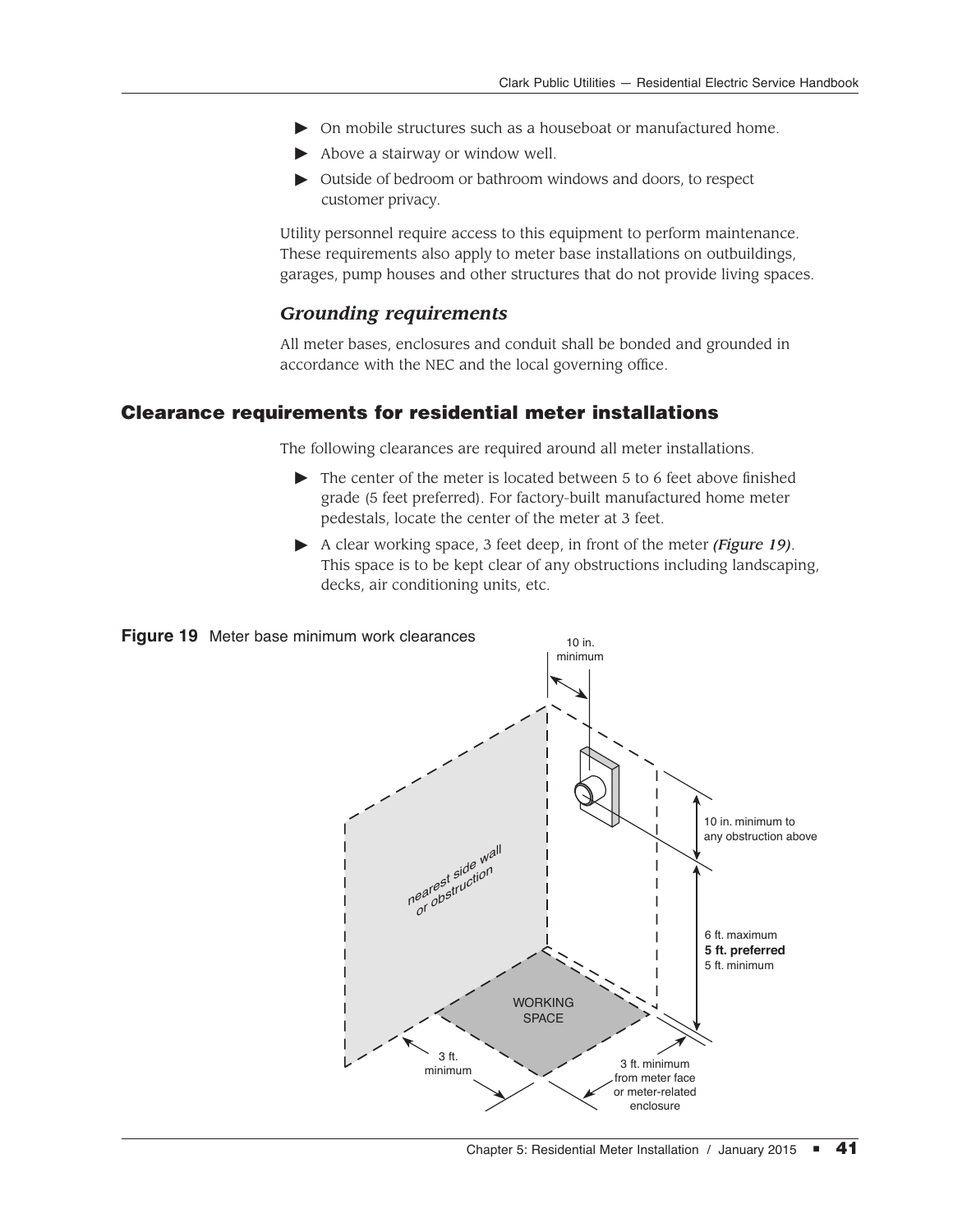



- $\blacktriangleright$  A 3-foot horizontal clearance from all parts of a natural gas meter.
- $\triangleright$  There is a 10-inch minimum horizontal and vertical clearance between the center of the electric meter and any obstruction *(Figure 19)*.
- $\blacktriangleright$  If a recessed meter base is installed, a 10-inch radial clearance is required from the center of the meter to the closest portion of the wall.
- $\blacktriangleright$  If a flush or recessed meter base is installed, the siding or finished surface of the structure shall not overlap the cover of the meter base.
- $\triangleright$  The opening around a recessed meter base must extend a minimum of 3 inches *(Figure 20)*.
- $\blacktriangleright$  Enclosing residential electric meter bases is not acceptable.

### 200 amp services

### *Single-family residence*

The 120/240 volt, 200 amp service is the most common residential service installed by Clark Public Utilities *(Figure 21)*. Typically, this size of service is installed to homes with a living area of less than 3,000 square-feet. Depending upon the type of appliances, heating and cooling systems or other equipment (hot tub, jetted tub, etc.) being installed, a larger service may be necessary. It is the customer's responsibility to determine and notify Clark Public Utilities of the electrical requirements based on connected load. Refer to Clark Public Utilities' *New or Altered Electric Service Worksheet* on page 55 for information requested to start a job.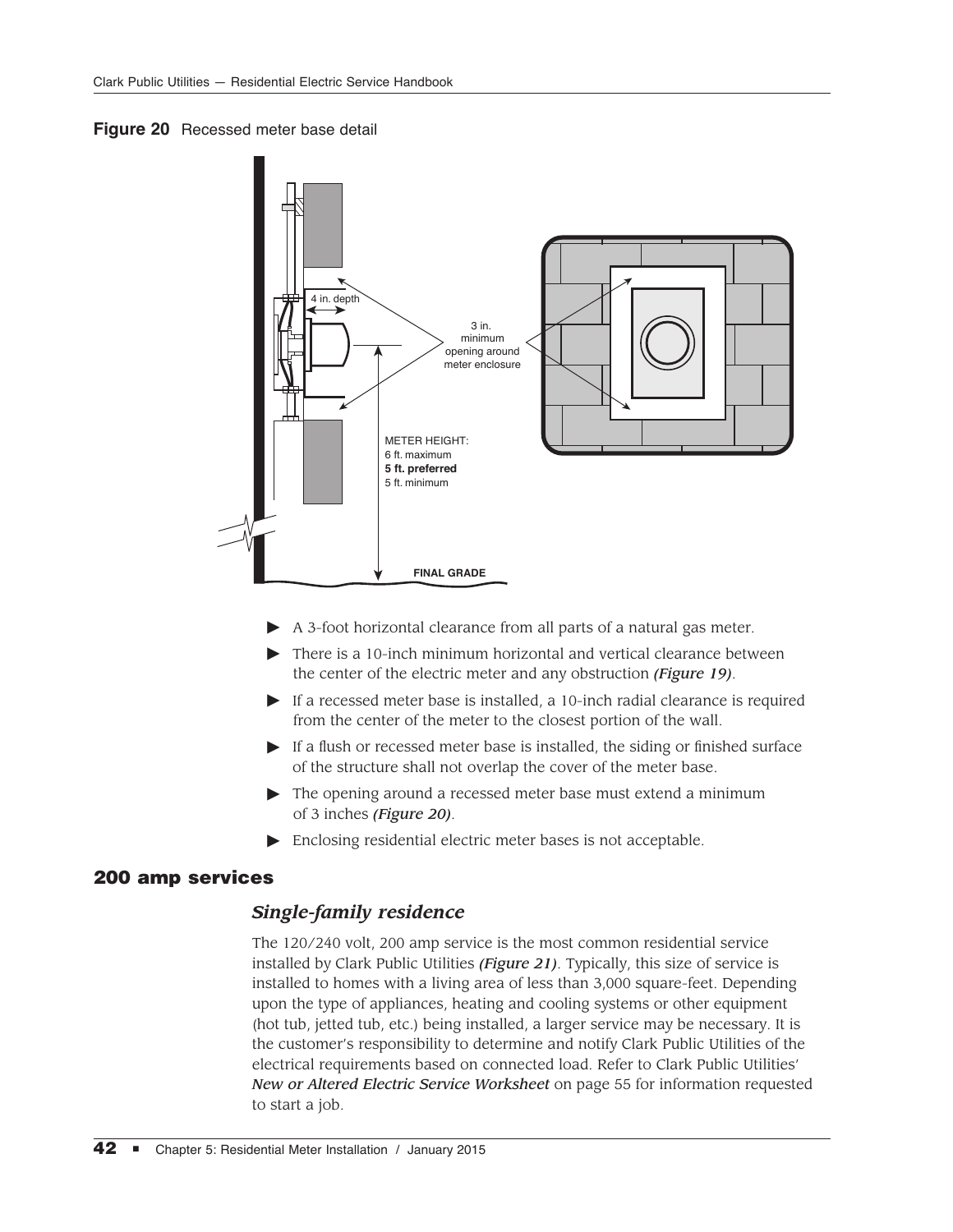In addition to the meter base requirements mentioned earlier in this chapter, meter bases for 200 amp underground services shall:

- $\triangleright$  Be rated for 120/240 volts and 200 amps.
- #Contain four *meter jaws* and a connection point for the *neutral* conductor.
- $\blacktriangleright$  Accept 2-inch, PVC, conduit.
- $\blacktriangleright$  Have lugs (electrical connectors) that are marked to accept 4/0 aluminum conductors.

*NOTE:* Do not route service conductor through the center knockout located on the bottom of the meter base.

# *Outbuildings*

Meter bases for 200 amp (or less) services to residential use outbuildings (such as garages, shops, single-family wells or non-commercial barns) shall meet all the requirements listed in this chapter, the NEC and at the local inspecting office.

If an outbuilding will be used for commercial or multifamily purposes (such as a professional shop, dairy barn, illuminated sign, community security gate, or multifamily/community well) there will be additional requirements. Visit our website www.clarkpublicutilities.com to view our *Commercial Electric Service Handbook* or contact Clark Public Utilities' Construction Services department at (360) 992-8558 for additional information.





### **underground**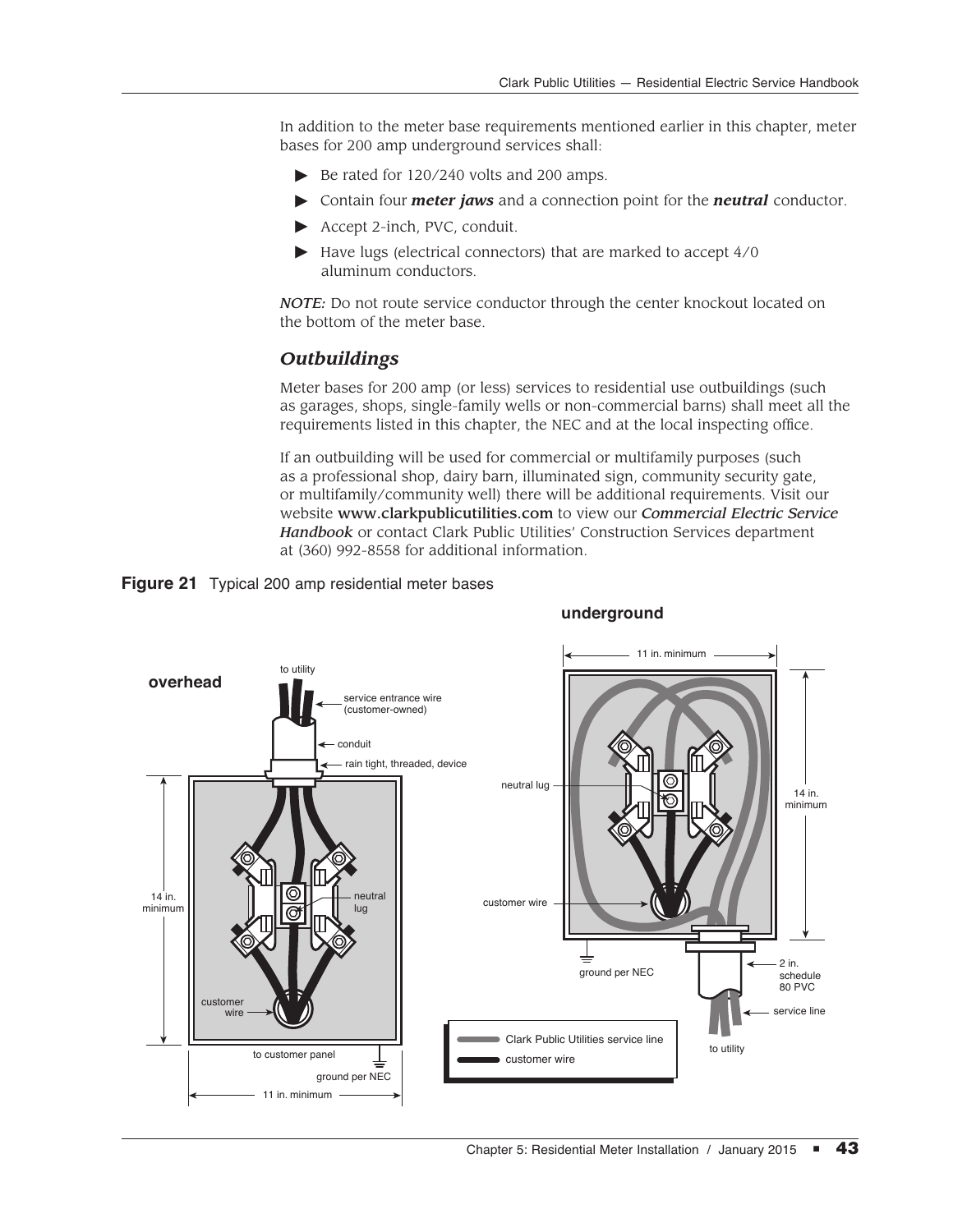### 400 amp services

The meter base required for a 120/240 volt, 400 amp service is called a class 320 meter base *(Figure 22)*. It is larger than the 200 amp meter base but it is still a self-contained metering system. It can be installed on residences where the continuous current rating is 320 amps or less.

*NOTE:* If the structure requires more than 320 amps of continuous current, the customer is required to install a CT metered service.

In addition to the meter base requirements listed earlier in this chapter, Class 320 meter bases for 400 amp services require:

- $\triangleright$  Rating for 120/240 volts and 320 amps continuous current.
- $\blacktriangleright$  Four meter jaws and one connection point for the neutral conductor.
- #A Class 320 *manual block bypass (Figure 22)*.

*NOTE:* Do not route service conductor through the center knockout located on the bottom of the meter base.



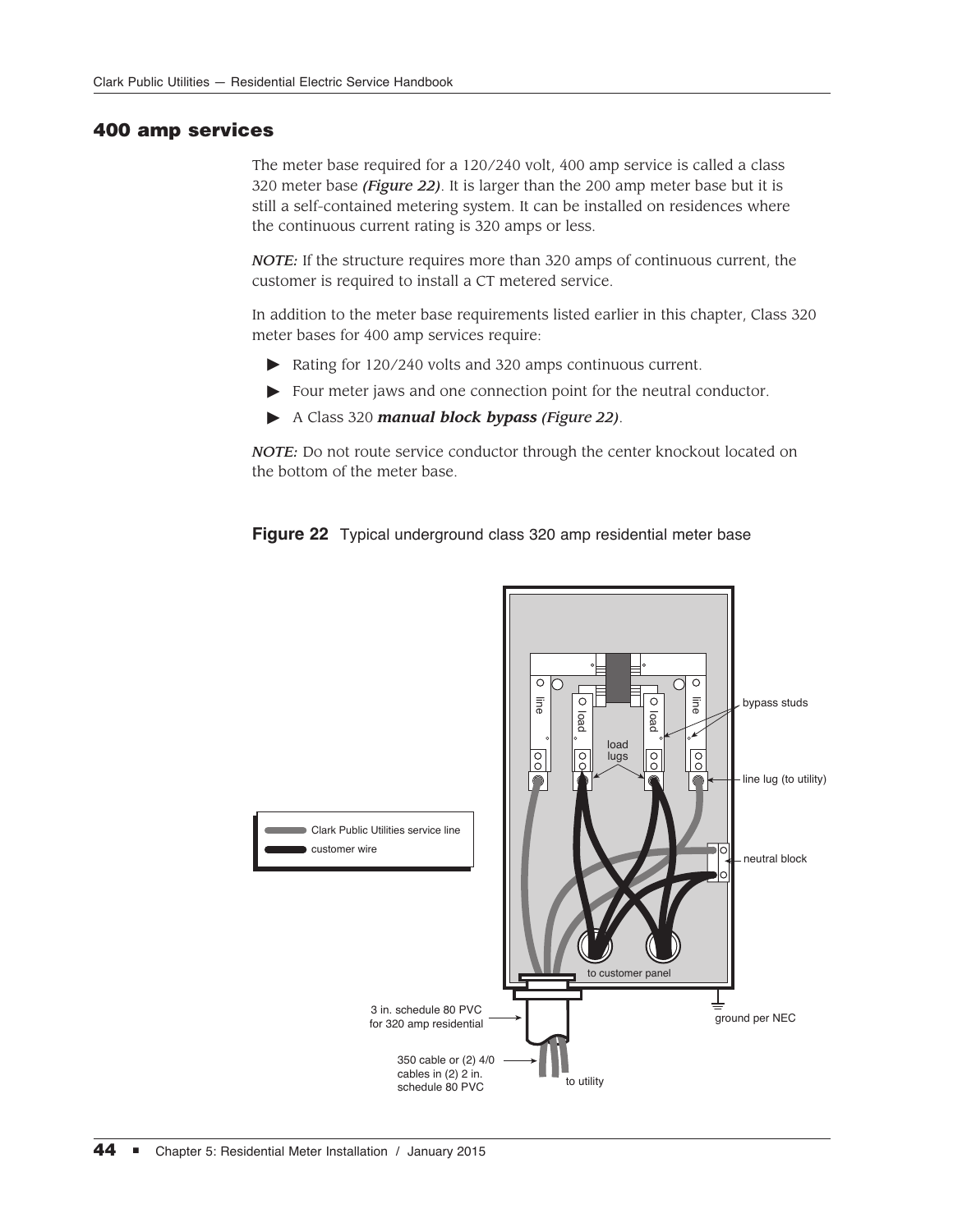# Services over 400 amps

All 120/240 volt services over 400 amps (320 amps continuous current) require CT metering. CT metered services are available at an additional charge. This service requires a different meter base *(Figure 23)* and additional equipment (CT enclosure, conduit, PED connectors, CT mounting bracket, etc.). All CT metering equipment is installed on the outside of the structure. Clark Public Utilities provides and installs the CTs after the service has passed an electrical inspection.

# *CT enclosure*

The meter base and CT enclosure installed shall meet the following general requirements:

- $\blacktriangleright$  Installed on the outside of the structure.
- For CT services with *feed through CTs*, the CT enclosure shall have minimum dimensions of 30" x 36" x 11".
- $\blacktriangleright$  If bar mounted CTs are installed, the CT enclosure shall have minimum dimensions of 30" x 36" x 11" *and* a hinged door.

*NOTE:* A CT enclosure cannot be used as a junction box or bus gutter.



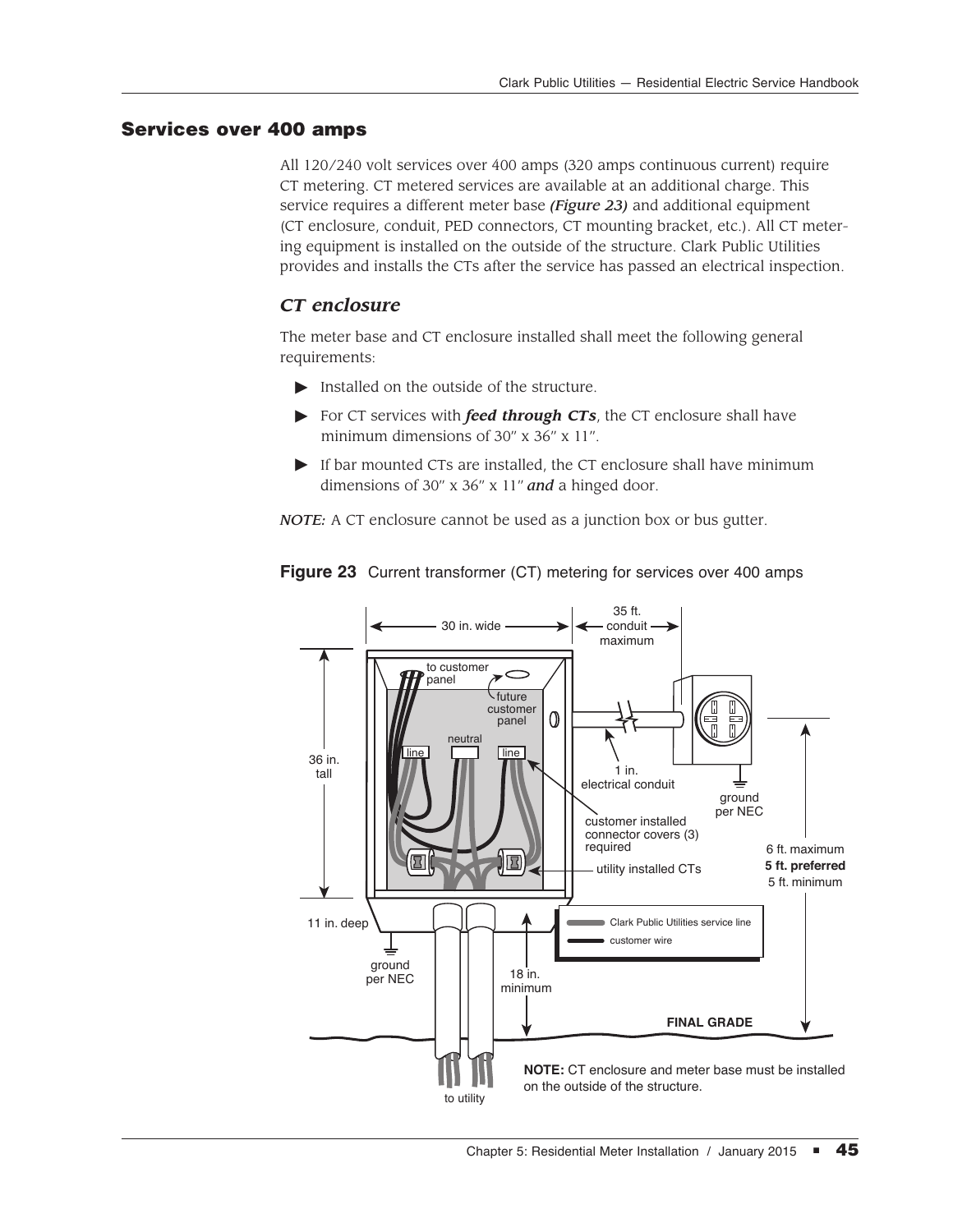## *Conduit*

The conduit between the meter base and CT enclosure is required to be:

- $\blacktriangleright$  1-inch electrical conduit.
- Schedule 80, PVC or rigid galvanized.
- $\blacktriangleright$  A maximum length of 35 feet.
- $\triangleright$  Continuous, with no conduit bodies (LB joints, condulets, etc.).
- Installed with no more than three 90-degree elbows in the total length.

# *CT connectors*

Feed through CTs require block-style connectors. These connectors are available in two sizes, 4-hole and 6-hole, depending on the number of conductors the service will require. The electrical contractor or customer is responsible for the installation and make up (including an insulating cover) of each connector prior to the electrical inspection.

# *CT mounting base*

Clark Public Utilities currently accepts feed through CTs for residential electric services. *Bus bar mounting* CTs are preferred but optional. Call your utility representative for additional information and approval of installing bus bar mounted CTs.

### Customer generation metering

Customers interested in generating a portion of their own electricity using renewable resources may be eligible to participate in Clark Public Utilities' Net Metering program.

A generation metering system is made up of two types of meters. A billing (net) meter and a production meter. In general, these two meters record the power provided by the utility to the customer and what the customer generates. The "net" is the difference between the two.

Customers interested in installing a generation metering system are responsible for the following:

- **EXECUTE:** Reviewing the utility's *Interconnection Standards and Production Metering Agreement*.
- #Submitting an *Application for Interconnection* to Clark Public Utilities Energy Resources Department, PO Box 8900, Vancouver WA, 98668. A schematic drawing of the proposed generation system and a non-refundable application fee are required at submittal. Clark Public Utilities will review the design and, if necessary, provide an electrical design outlining any distribution system upgrades necessary to support the addition of the customer's generation system.
- Paying for all equipment and costs associated to distribution system upgrades.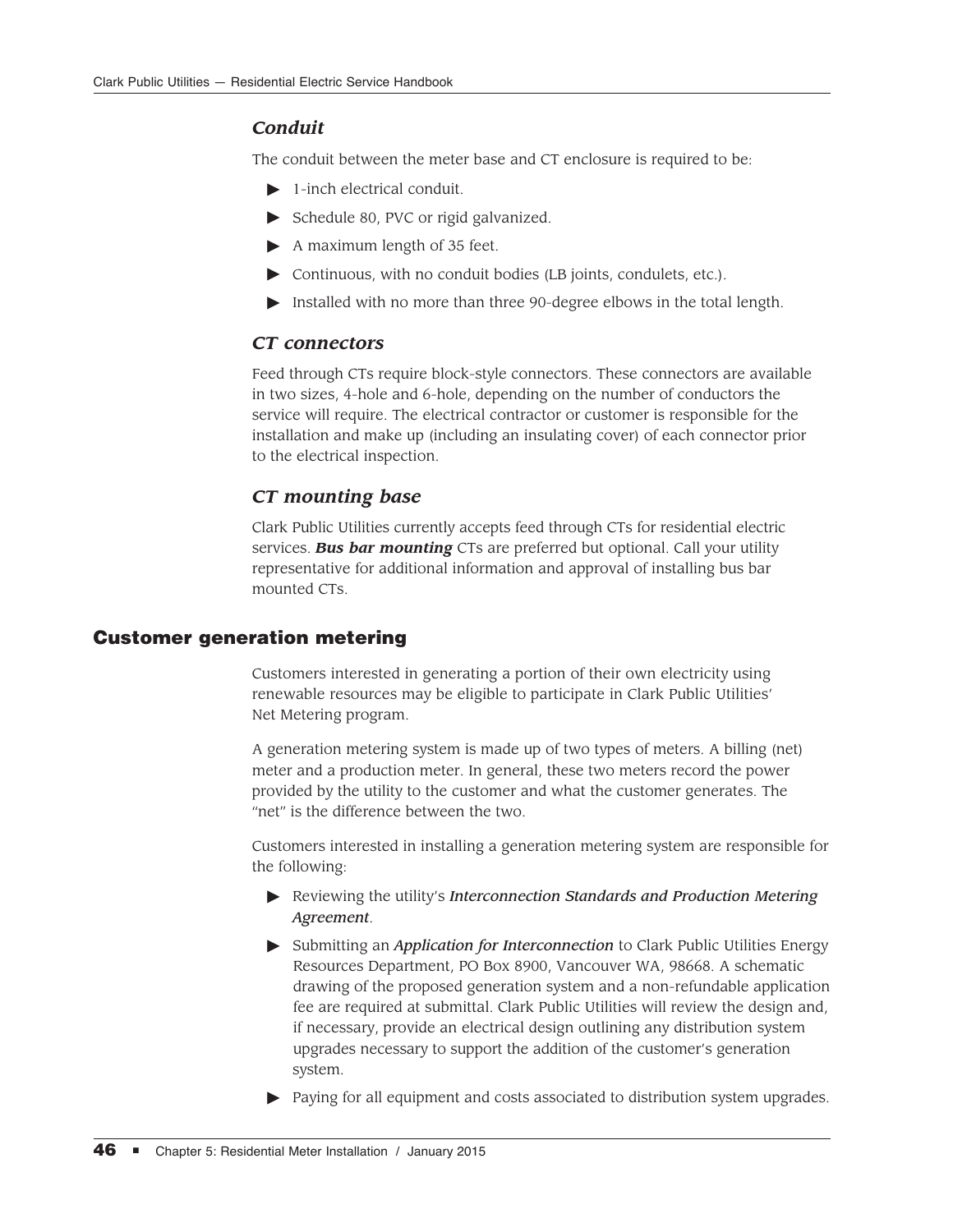- ▶ Upon receiving written design approval from Clark Public Utilities, securing an electrical wiring permit from the appropriate inspecting body (Washington State Department of Labor and Industries, or the City of Vancouver).
- $\blacktriangleright$  Providing and installing all equipment as required by the utility-approved design, this handbook and the National Electric Code.
- $\blacktriangleright$  Requesting all inspections of service and metering equipment from the appropriate inspecting body.
- After inspection approval, submitting a *Certificate of Completion* to the utility.

Once the *Certificate of Completion* has been approved, and the customer has completed backfilling the trench, Clark Public Utilities will connect the service and set the meter(s).

Visit our website www.clarkpublicutilities.com, or call (360) 992-3354 for additional information on customer generation metering systems.